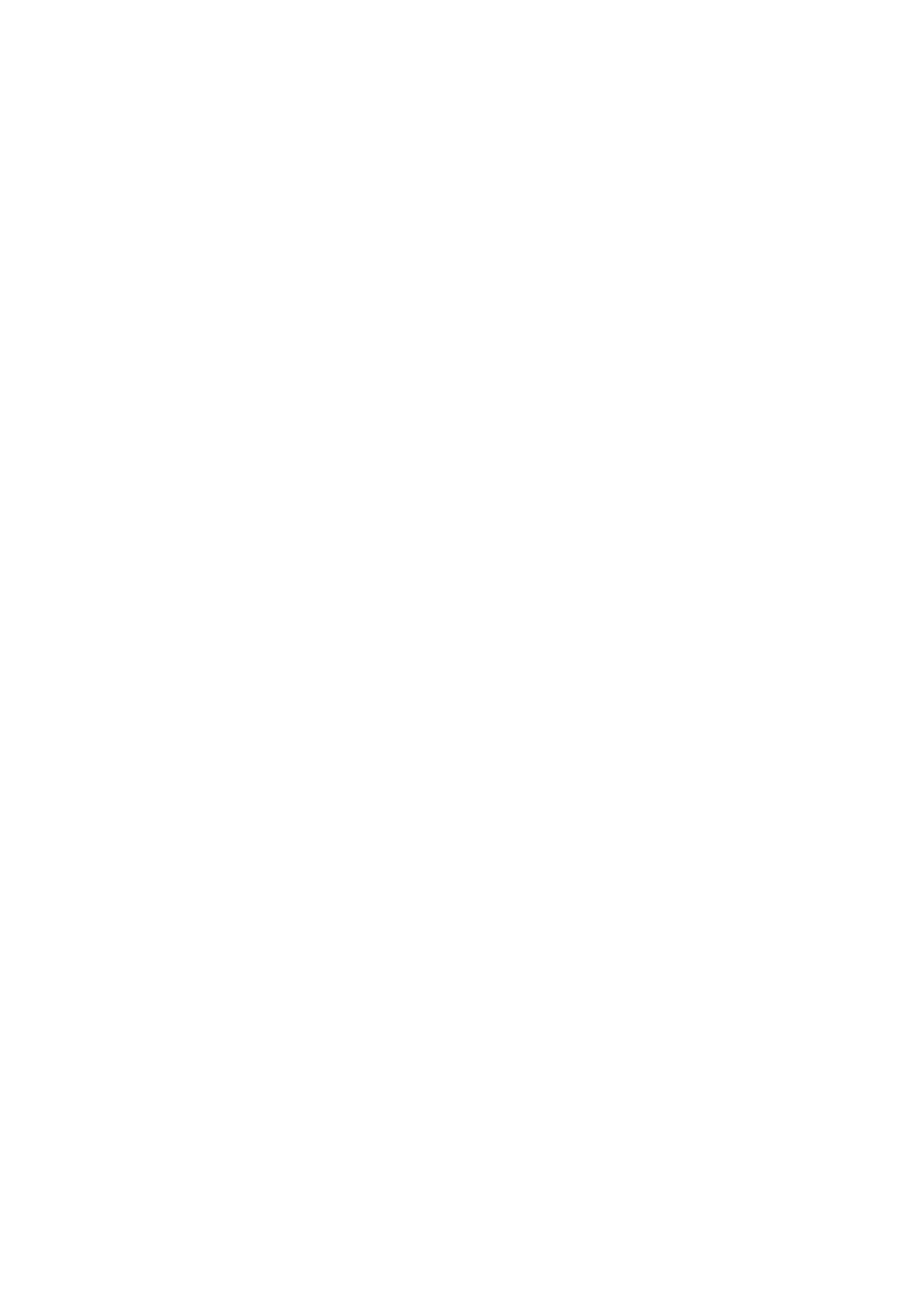#### **1. WELCOME AND INTRODUCTIONS.**

#### **2. ADVENT LITURGY**

Advent is a season of expectation and preparation, as the Church prepares to celebrate the coming (adventus in Latin) of Christ in his incarnation, and also looks ahead to his final advent as judge at the end of time. The readings and liturgies not only direct us towards Christ's birth, they also challenge our modern reluctance to confront the theme of divine judgement. We may especially think of climate change and climate justice in this connection. The prayers we are using are the Advent Antiphons that the Church has prayed since the  $8<sup>th</sup>$  century from  $16<sup>th</sup>$  -24<sup>th</sup> December.

**The characteristic note of Advent is expectation, rather than penitence …The anticipation of Christmas under commercial pressure has also made it harder to sustain the appropriate sense of alert watchfulness, but the fundamental Advent prayer remains 'Maranatha' – 'Our Lord, come' (1 Corinthians 16.22).**

In the beginning was the Word, and the Word was with God, and the Word was God. He was in the beginning with God. All things came into being through him, and without him not one thing came into being. What has come into being in him was life, and the life was the light of all people. The light shines in the darkness, and the darkness did not overcome it. John 1.1-5

### **O Wisdom, coming forth from the Most High, filling all creation and reigning to the ends of the earth; come and teach us the way of truth. Amen.**

ALL: Come, Lord Jesus.

O Lord of Lords, and ruler of the House of Israel, you appeared to Moses in the fire of the burning bush, and gave him the law on Sinai: come with your outstretched arm and ransom us. Amen.

ALL: Come, Lord Jesus.

## **O root of Jesse, standing as a sign among the nations; kings will keep silence before you for whom the nations long; come and save us and delay no longer. Amen.**

ALL: Come, Lord Jesus.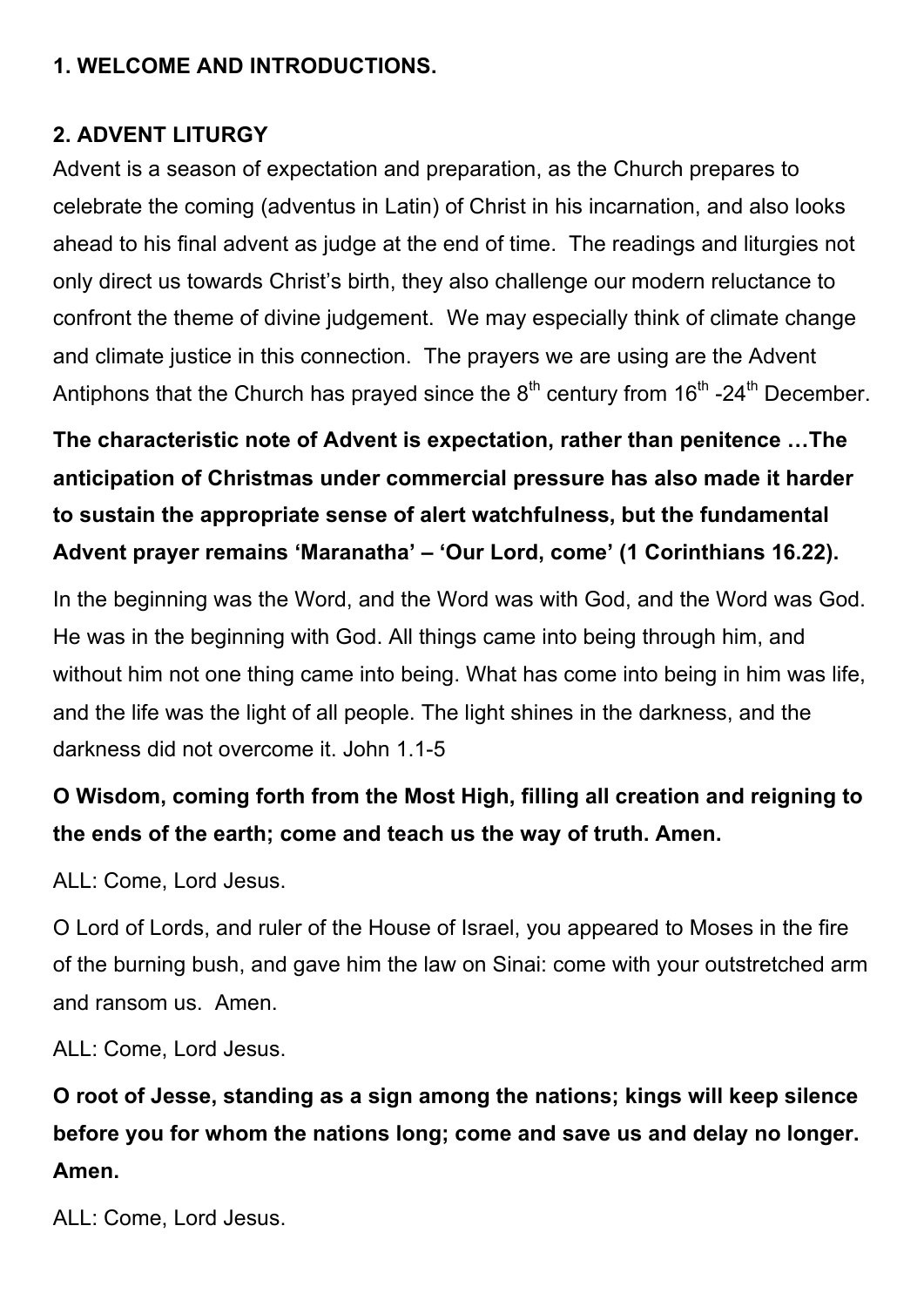O key of David and sceptre of the House of Israel; you open and none can shut; you shut and none can open: come and free the captives from prison, and break down the walls of death. Amen.

ALL: Come, Lord Jesus.

**O morning star, splendour of the light eternal and bright sun of righteousness: come and bring light to those who dwell in darkness and walk in the shadow of death. Amen.** 

ALL: Come, Lord Jesus.

O king of the nations, you alone can fulfil their desires: cornerstone, binding all together: come and save the creature you fashioned from the dust of the earth. Amen.

ALL: Come, Lord Jesus.

## **O Emmanuel, our King and Lawgiver, hope of the nations and their saviour: come and save us, O Lord our God. Amen.**

ALL: Come, Lord Jesus.

As long as the earth endures, seedtime and harvest, cold and heat, summer and winter, day and night, shall not cease.' *Genesis 8.22* 

ALL: Almighty God, as your blessed Son Jesus Christ first came to seek and to save the lost; so may he come again to find in us the completion of his redeeming work; for he is now alive and reigns with you and the Holy Spirit, God for ever and ever Amen.

*(from Church of England prayers for Advent, and from a World Council of Churches Advent Liturgy of 2009.)*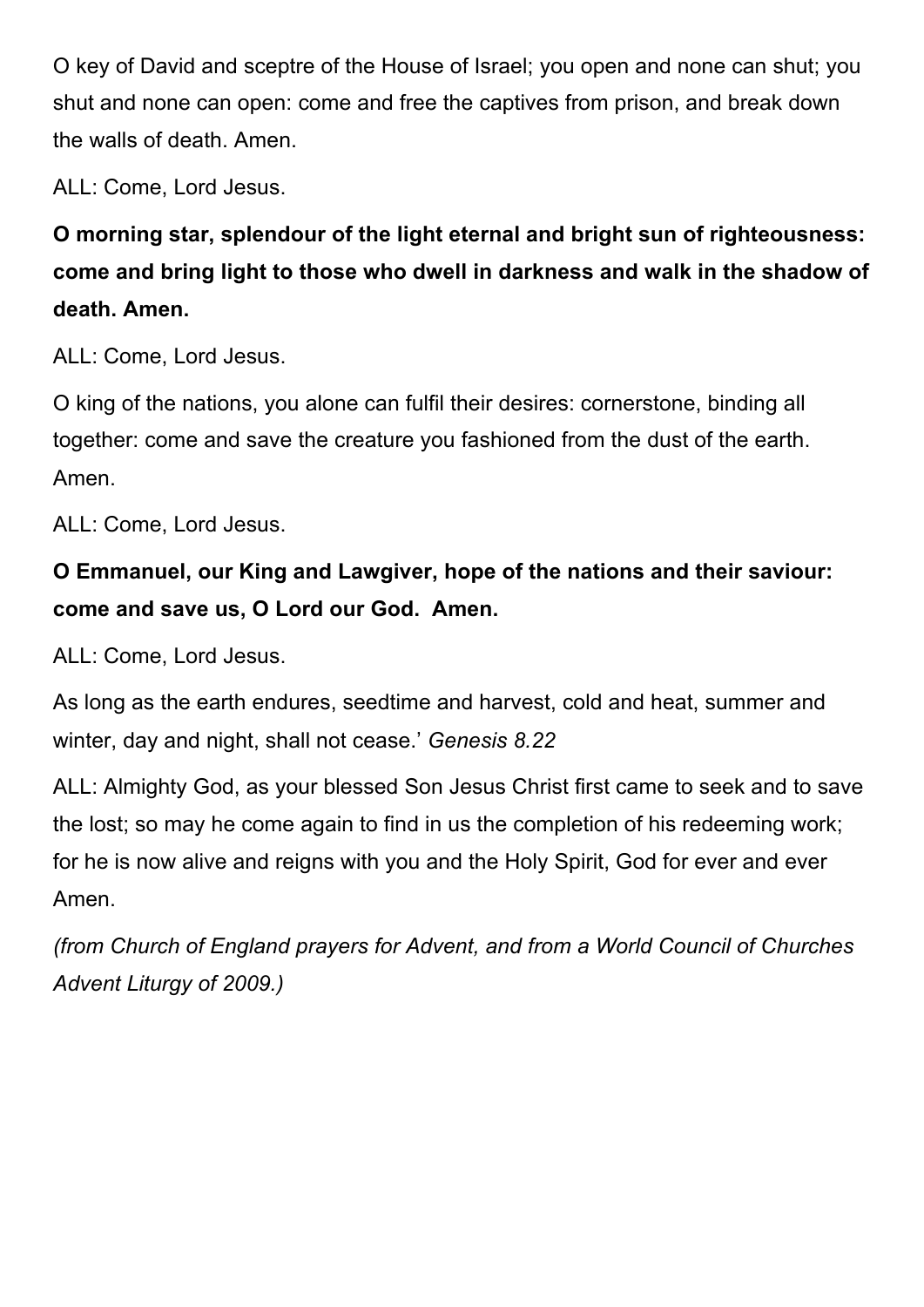#### **3. SUSTAINABLE DEVELOPMENT GOALS**

On September 25th 2015, countries adopted a set of goals to end poverty, protect the planet, and ensure prosperity for all as part of a new sustainable development agenda. The goals relate to the following areas:

| 1. Poverty                                       | 7. Energy                                      | 13. Climate                                      |
|--------------------------------------------------|------------------------------------------------|--------------------------------------------------|
| 2. Hunger & food<br>security                     | 8. Economic growth                             | 14. Oceans                                       |
| 3. Health                                        | 9. Industrialisation<br>and infrastructure     | 15. Biodiversity,<br>forests,<br>desertification |
| 4. Education                                     | 10. Inequality                                 | 16. Peace, justice,<br>strong institutions       |
| 5. Gender equality<br>and women's<br>empowerment | 11. Cities                                     | 17. Partnership                                  |
| 6. Water & sanitation                            | 12. Sustainable<br>consumption &<br>production |                                                  |

Each goal has specific targets to be achieved over the next 15 years. In this session, we will look at some data for the countries in the USPG booklet, Faith in a Changing Climate – Brazil, Fiji, Madagascar and Myanmar + Ethiopia – and compare those with Saudi Arabia, the UK and the USA on a number of indicators relating to Sustainable Development (see Table).

*Source: https://data.worldbank.org/dat-catalog/world-development-indicators*

Faith in a Changing Climate, pages 10-18:

**Page 10, Polynesia:** "Today the land to which I belong is in crisis. The source of my identity and belonging is threatened by the immense changes being brought about by climate change".

**Page 12, Myanmar**: "Myanmar is facing many consequences of climate change. Since 2006, cyclones, which were once rare, have been battering the country almost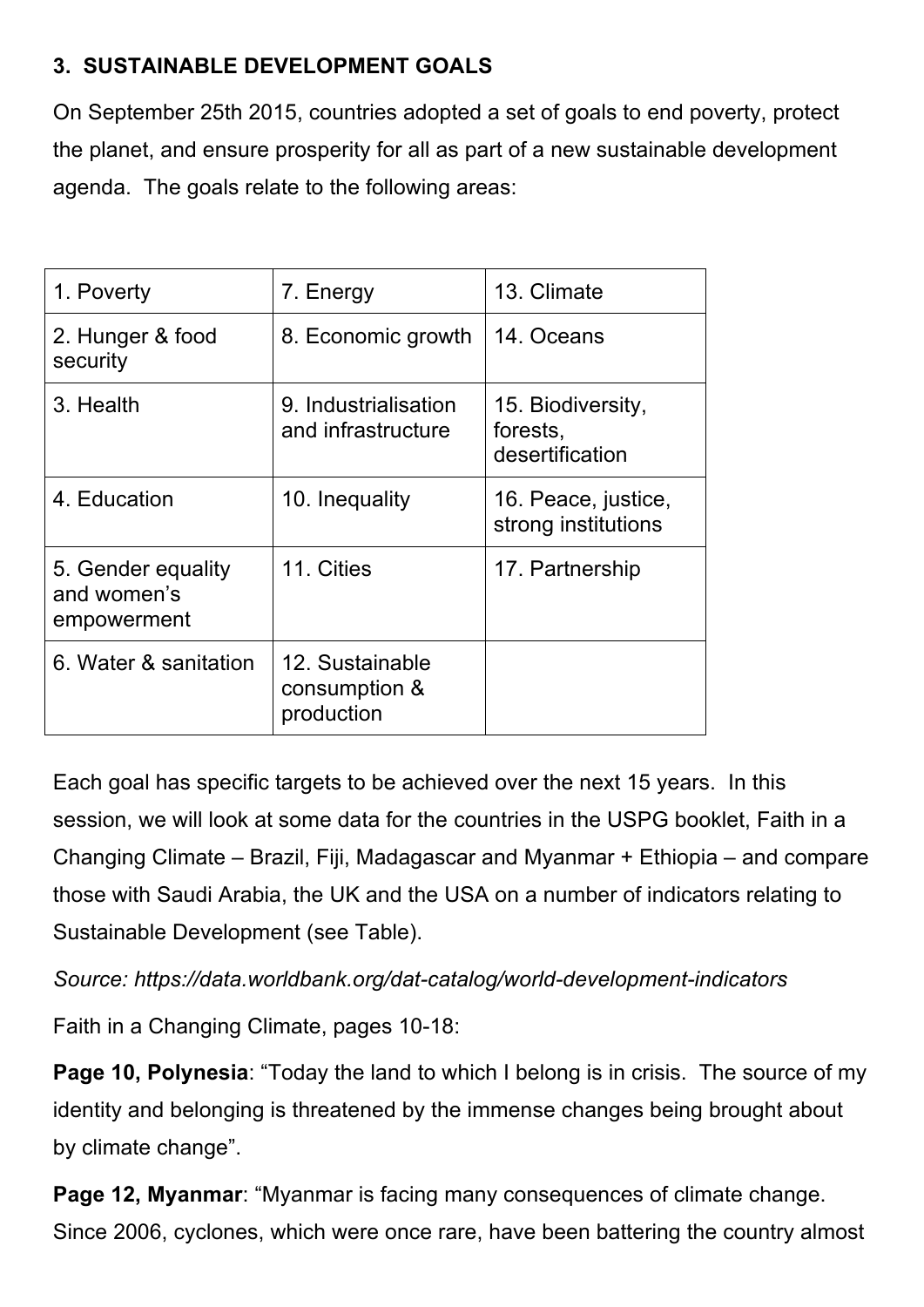every year. Myanmar is also experiencing extreme heat which is causing water scarcity and chaos in the livelihoods of people".

**Page 14, Brazil:** 'Brazil has been badly affected by climate change, which is putting entire communities at risk, as well as increasing poverty and inequality."

**Page 16, Madagascar**: "The most obvious experience of climate change is how unusual it is to have so many cyclones…not only is the number of cyclones increasing but so is their speed and strength."

**4. BIBLE STUDY, Isaiah 64, verses 1-9 (first Sunday in Advent)** O that you would tear open the heavens and come down,

so that the mountains would quake at your presence—

 $2$  as when fire kindles brushwood and the fire causes water to boil — to make your name known to your adversaries, so that the nations might tremble at your presence!

 $3$  When you did awesome deeds that we did not expect, you came down, the mountains quaked at your presence.

<sup>4</sup> From ages past no one has heard, no ear has perceived, no eye has seen any God besides you, who works for those who wait for him.

 $5$  You meet those who gladly do right, those who remember you in your ways. But you were angry, and we sinned; because you hid yourself we transgressed.

 $6$  We have all become like one who is unclean, and all our righteous deeds are like a filthy cloth. We all fade like a leaf, and our iniquities, like the wind, take us away.

 $<sup>7</sup>$  There is no one who calls on your name, or attempts to take hold of you; for you</sup> have hidden your face from us, and have delivered us into the hand of our iniquity. <sup>8</sup> Yet, O Loro, you are our Father; we are the clay, and you are our potter; we are all the work of your hand.

 $9$  Do not be exceedingly angry, O LORD, and do not remember iniquity forever. Now consider, we are all your people.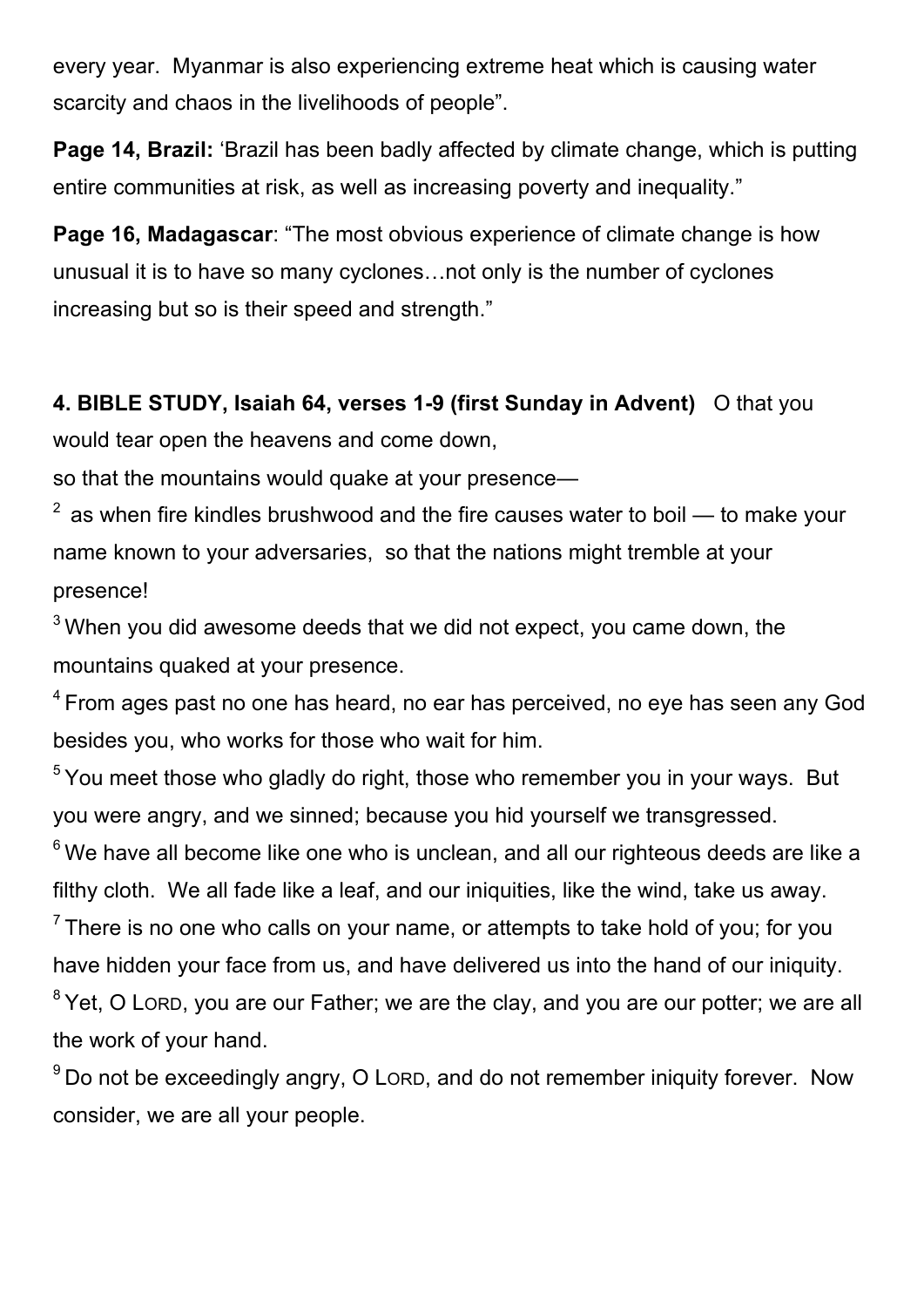#### **5. SILENT** P**RAYER AND REFLECTION**

#### **Prayers**

Lord Jesus, open my eyes and my heart to recognise you wherever you are to be found. *(Barbara Wood (1986) Our world; God's World. p.13)*

God of the universe, we thank You for Your many good gifts - for the beauty of Creation and its rich and varied fruits, for clean water and fresh air, for food and shelter, animals and plants. Forgive us for the times we have taken the earth's resources for granted and wasted what You have given us. Transform our hearts and minds so that we learn to care and share, and to touch the earth with gentleness and with love. We pray for all those who suffer as a result of our waste, greed and indifference, and we pray that the day would come when everyone has enough food and clean water. Help us to respect the rights of all people and all species and help us willingly to share your gifts today and always. Amen. *(Fiona Murdoch, Eco-Congregation Ireland)*

Loving God, to whom this world with all its goodness and beauty belongs, give us grace joyfully to live our life in your name, and to fill each day with an active love for you and for our neighbour. We ask this in Jesus' name. Amen. (*A Shorter Morning and Evening Prayer, 1974. Week 3, Tuesday morning, slightly adapted)*

#### **Reflections**

"In the wilderness justice will come to live and integrity in the fertile land; integrity will bring peace, justice give lasting security (Isaiah, 32 v 17)." This is the Christmas message we long for: the coming of Christ, his spirit pouring into our hearts and transforming the world into one of peace, security, plenty and happiness. … The passage in Isaiah is preceded by very different images – failing harvests, fertile land falling into wasteland, deserted cities … Jesus does not say 'when these things come to pass, hang your heads in despair"… He tells us to lift our heads and face the problems squarely in the knowledge that he is there is the midst of them… The call Jesus gave seemed to be so simple: "Follow me". But that, as the disciples soon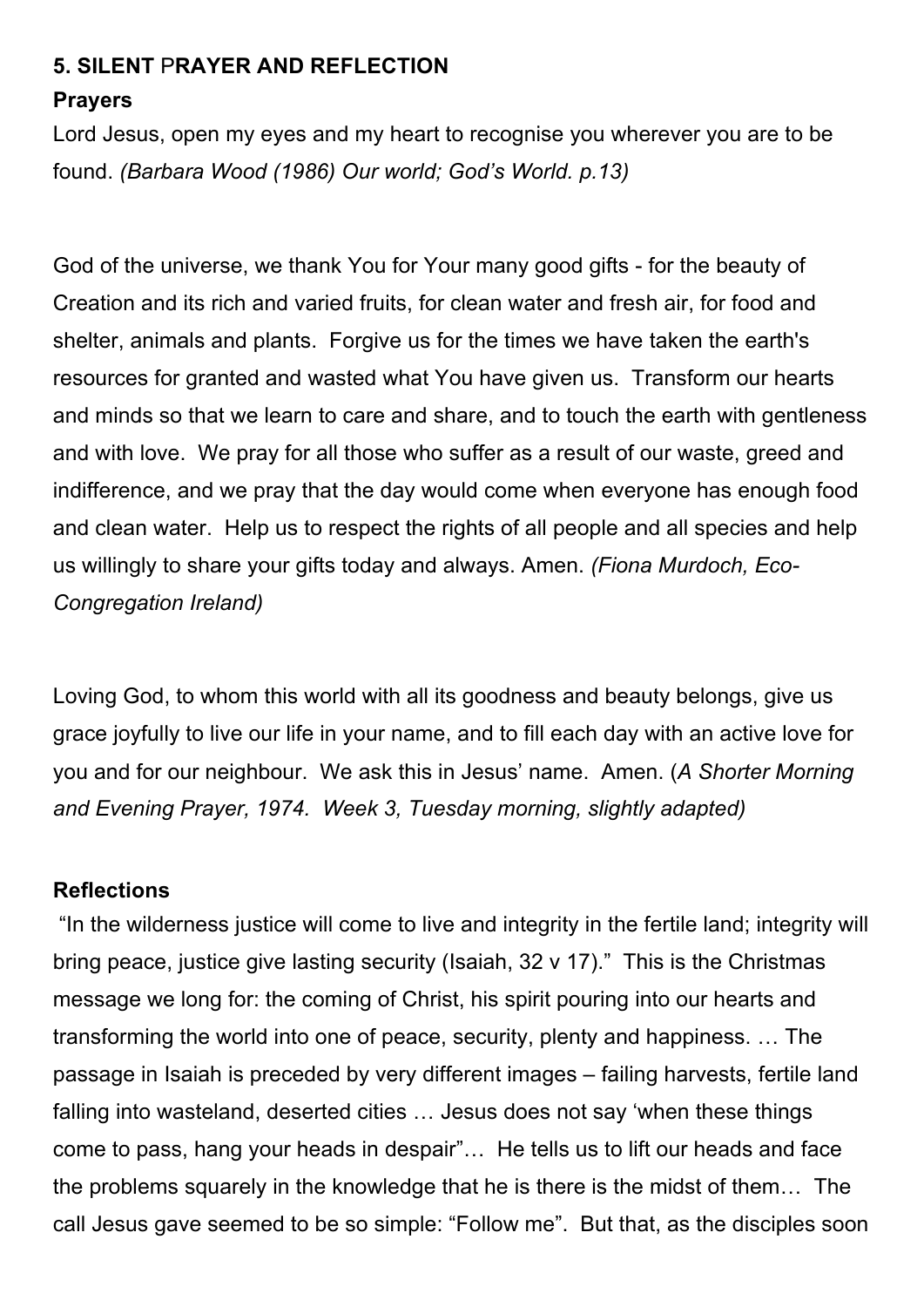discovered, was where the simplicity ended... To follow Jesus means to become involved, listening to what he is telling us through the events in the world as well as through his words in scripture and through others. *(Barbara Wood (1986) Our World; God's World. p. 12-13)*

There is this man Jesus, who is living all the time virtually in sight of the Kingdom of God, of the coming fullness of life, the justice and peace that he says are promised to the world. And there is his call to come and learn with him what that vision means, and how what we do with what we have can fit into it and be made part of its realisation. *(Neville Ward (1969) Enquiring within p.32)*

In the Love of Jesus, there shall be thine Help. *(Cloud of Unknowing, 14th century)*

If the central narrative of Christianity – that God became incarnate in the small body of a small human – is true, then we must always turn to the small, knowing that the small is the container of the important; knowing that the voice that is ignored must be listened to; knowing that the life that is in need is the life that is speaking truth. *(Padraig O Tuama, Corrymeela Community Leader, in Corrymeela magazine, 2017, vol 16, no 2, p5.)*

#### **6. ACTION:**

Eco-Church is an award scheme from the charity A Rocha UK. A Rocha is a Christian conservation charity that aims to equip churches to show that the Gospel is good news for all creation. Eco-Church is an audit tool to challenge and equip church members to care for God's world in all areas of our life together. Eco-Church is a successor to Eco Congregation; this developed from a partnership between the Government funded environmental charity Keep Britain Tidy and the Environmental Issues Network of Churches Together in Britain and Ireland. It aims to encourage churches to consider environmental issues within a Christian context and enable local churches to make positive contributions in their life and mission.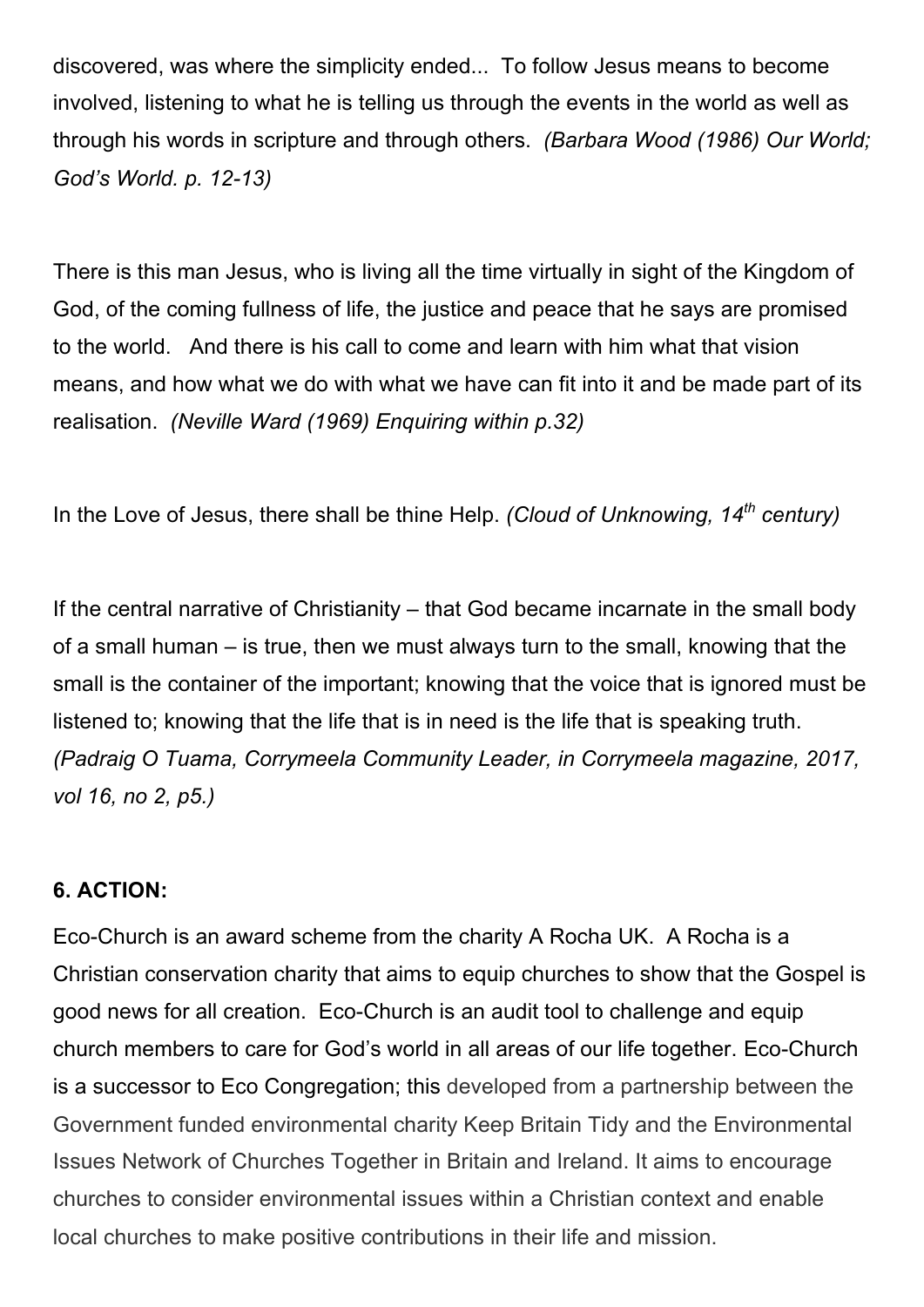We will divide up into twos and threes and work through the audit tool and then decide whether this is something that we would like to recommend to the PCC.

#### **7. CLOSING PRAYER:**

Our Father, in heaven…

You are also at home in the air, the soil, the forests and the oceans,

Hallowed be Your name…

by the care we take of your creation,

Your kingdom come…

all that you see is good,

Your will be done on earth as it is in heaven…

Your will to till and care,

Give us this day our daily bread…

that all may have sufficient to live life in fullness,

Forgive us our trespasses…

our greed, our exploitation, our lack of concern for other species and for future generations,

As we forgive those who trespass against us…

by reconciliation with justice and peace,

Lead us not into temptation…

the temptation to equate dominion with exploitation,

And deliver us from evil…

the evil of destroying your gift of creation,

For Yours is the Kingdom…

Yours Lord, not ours,

The Power and the Glory…